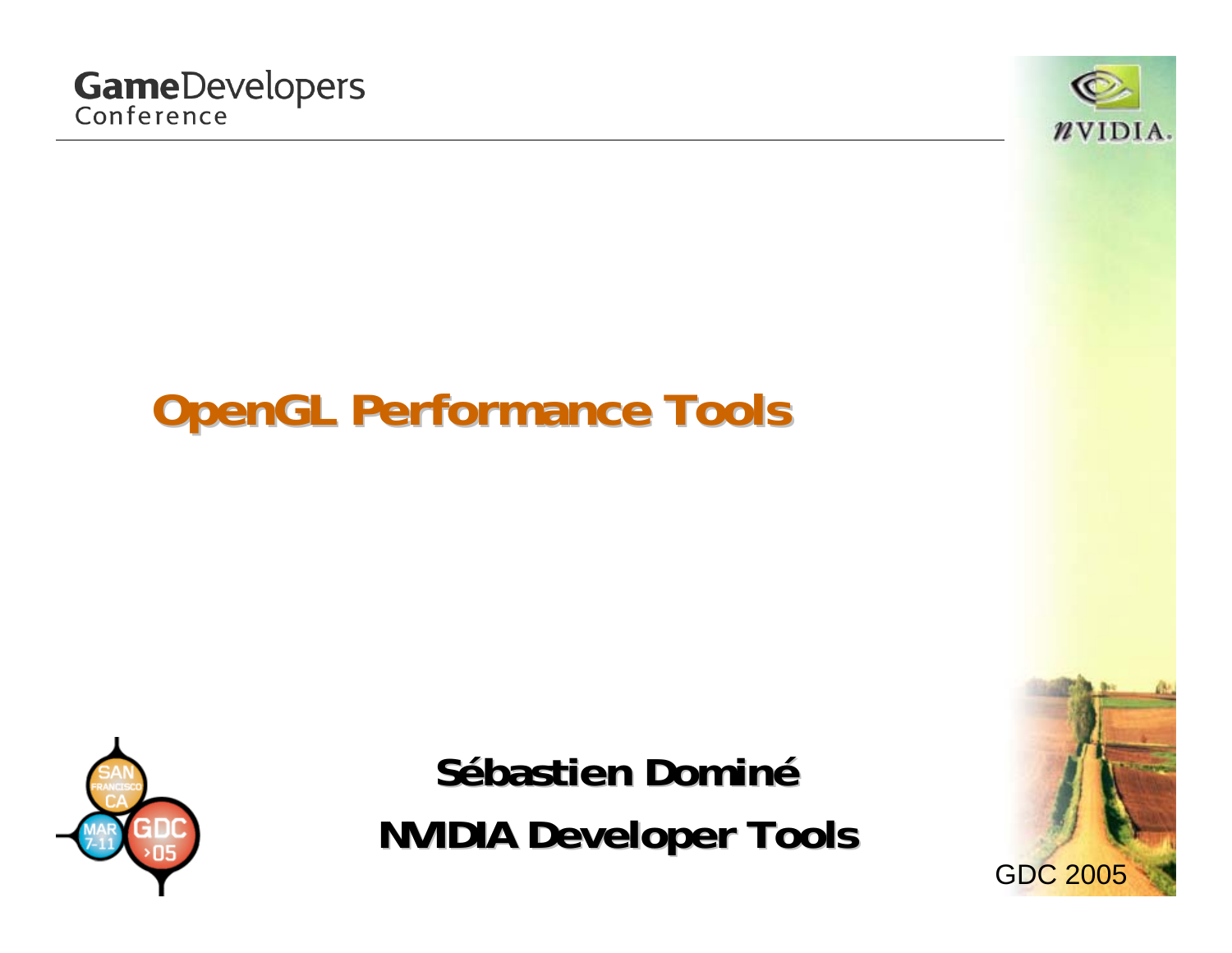



# **Agenda**

- **NVShaderPerf NVShaderPerf 71.84**
- **NVPerfKIT NVPerfKIT 1.0**
- **Conclusion & Q&A Conclusion & Q&A**



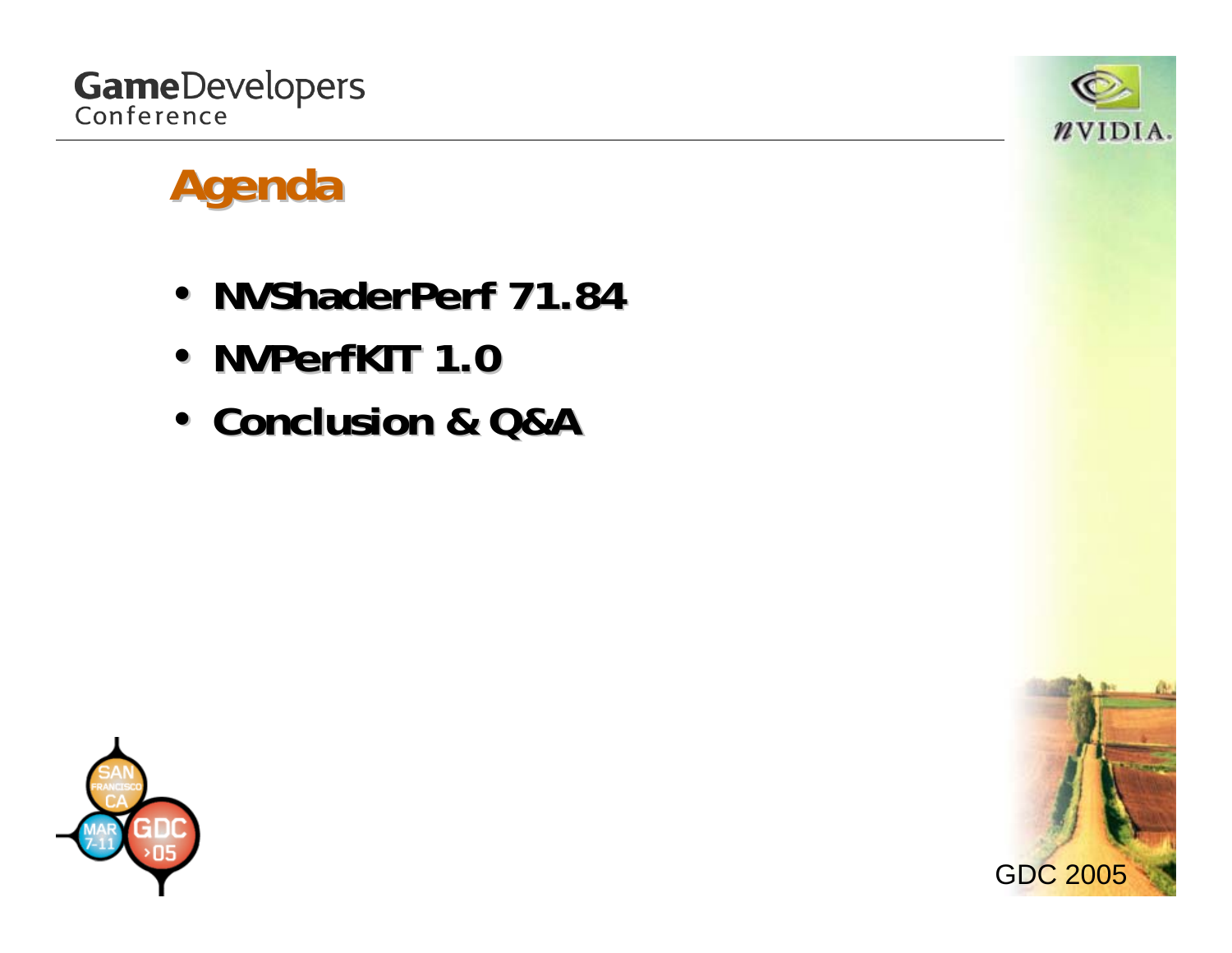

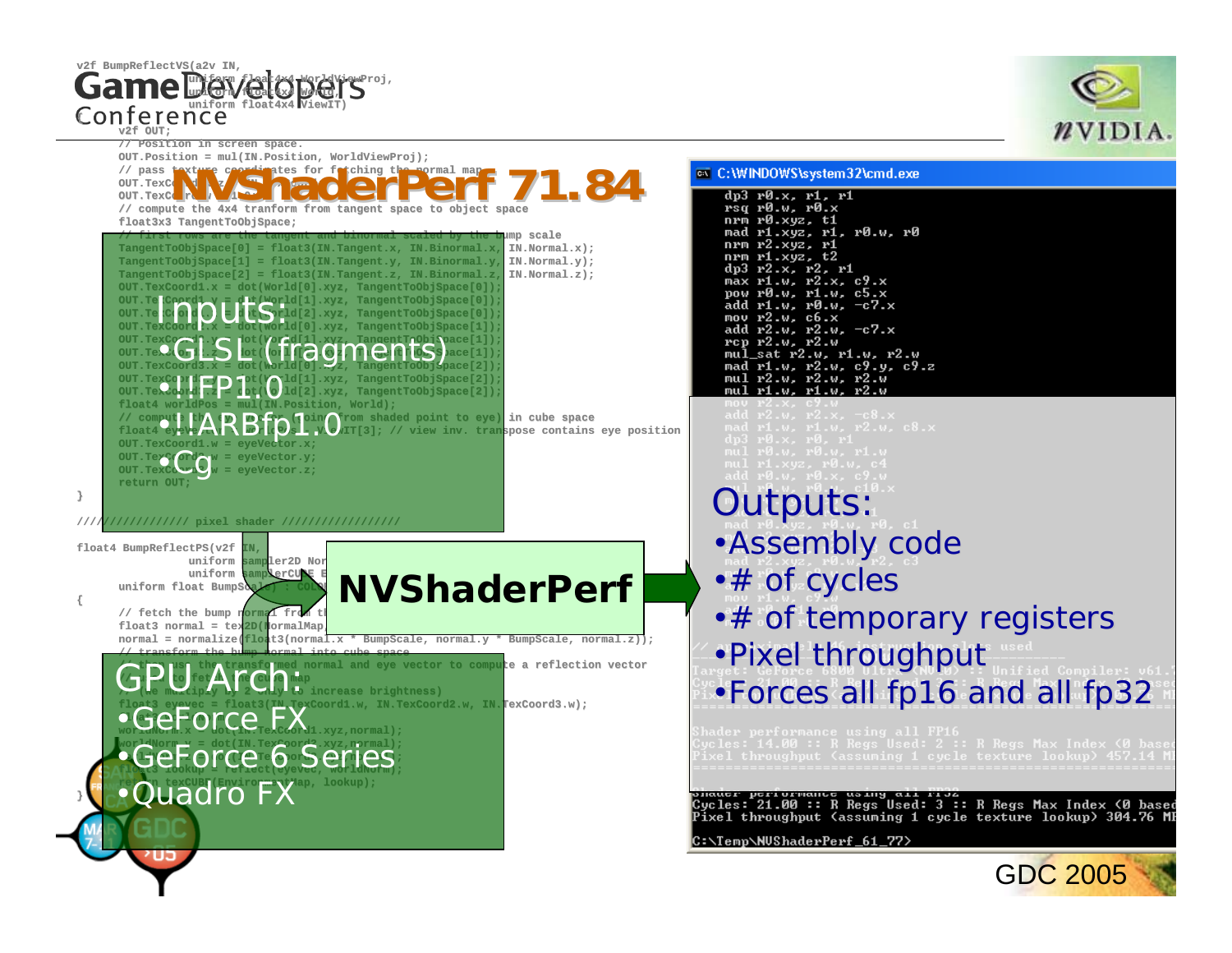



# **NVShaderPerf - Next...**

- Adding more complete support for **vertex programs vertex programs**
	- –**Vertex Throughput Vertex Throughput**
	- –**GLSL Vertex Scheduling GLSL Vertex Scheduling**
- Support for multiple driver versions **from one release from one release**



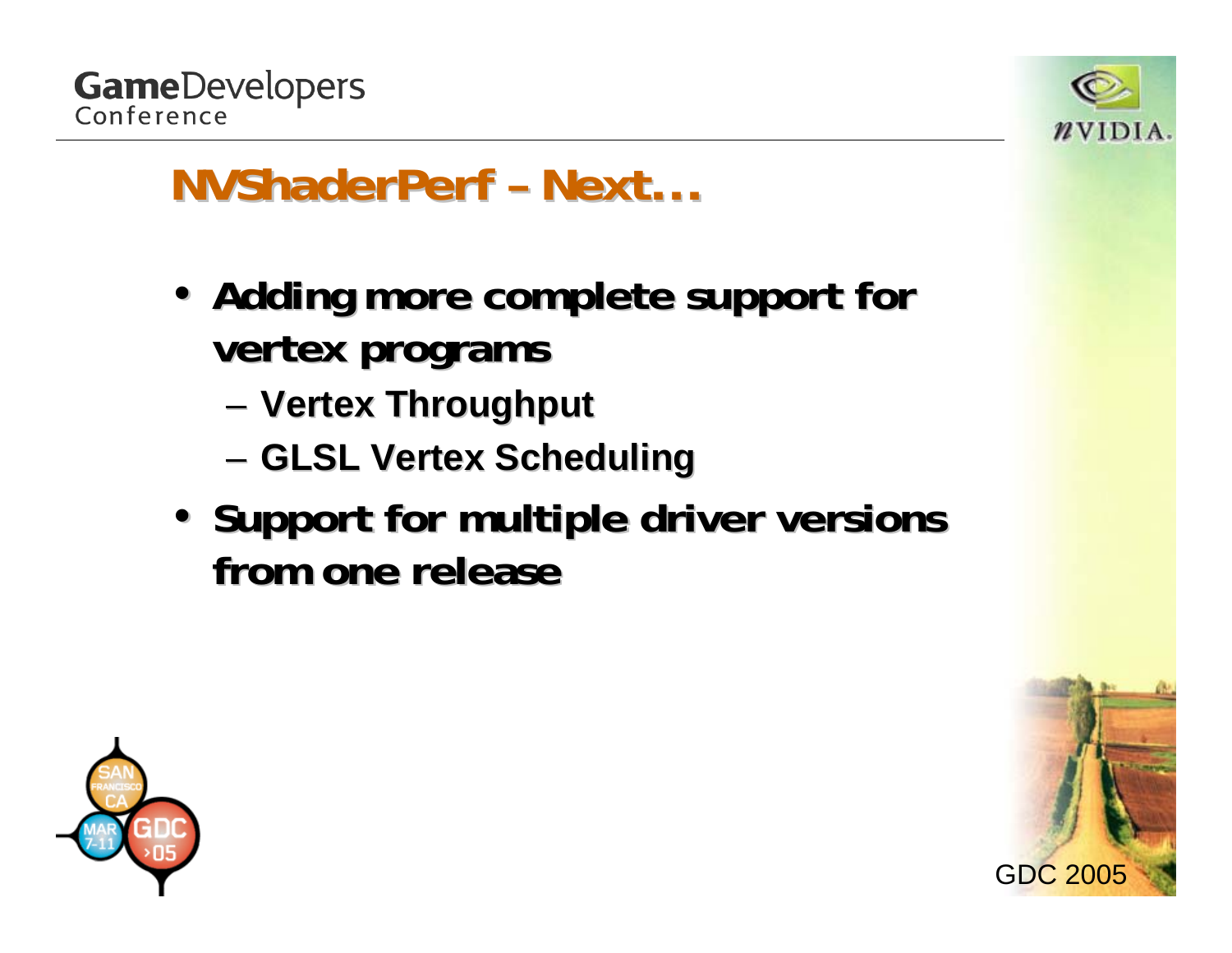



- **Complete Performance Instrumentation Solution Solution**
	- **Instrumented Driver Instrumented Driver**
	- – $-$  **NVIDIA Developer Control Panel**
	- –**– Supports PDH (Performance Data Helper)**
	- –**Code Samples for OpenGL and Direct3D Code Samples for OpenGL and Direct3D**
	- –**Requires Instrumented Applications to be Authorized Authorized**

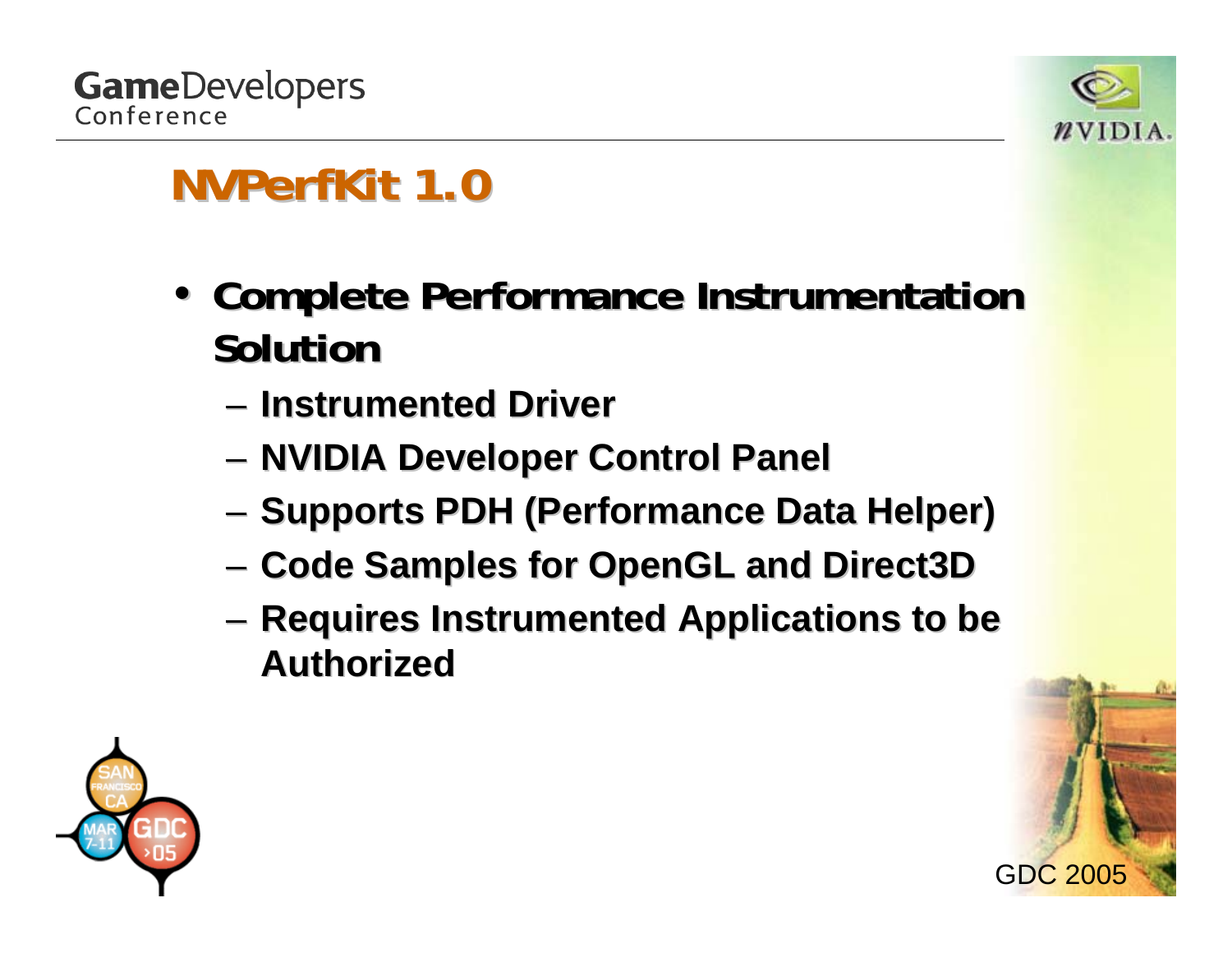

- **Instrumented Driver Instrumented Driver**
	- **Links of the Company – Exposes GPU and Driver Performance Counters Counters**
	- –**- Supports OpenGL**
	- – $-$  Supports SLI Counters
	- –**Requires GeForce FX and 6 Series Requires GeForce FX and 6 Series**
- **NVIDIA Developer Control Panel** 
	- and the state of the **Required to enable the counters to be sampled sampled**
	- **Links of the Company Easy GUI to preset counter bundles Easy GUI to preset counter bundles**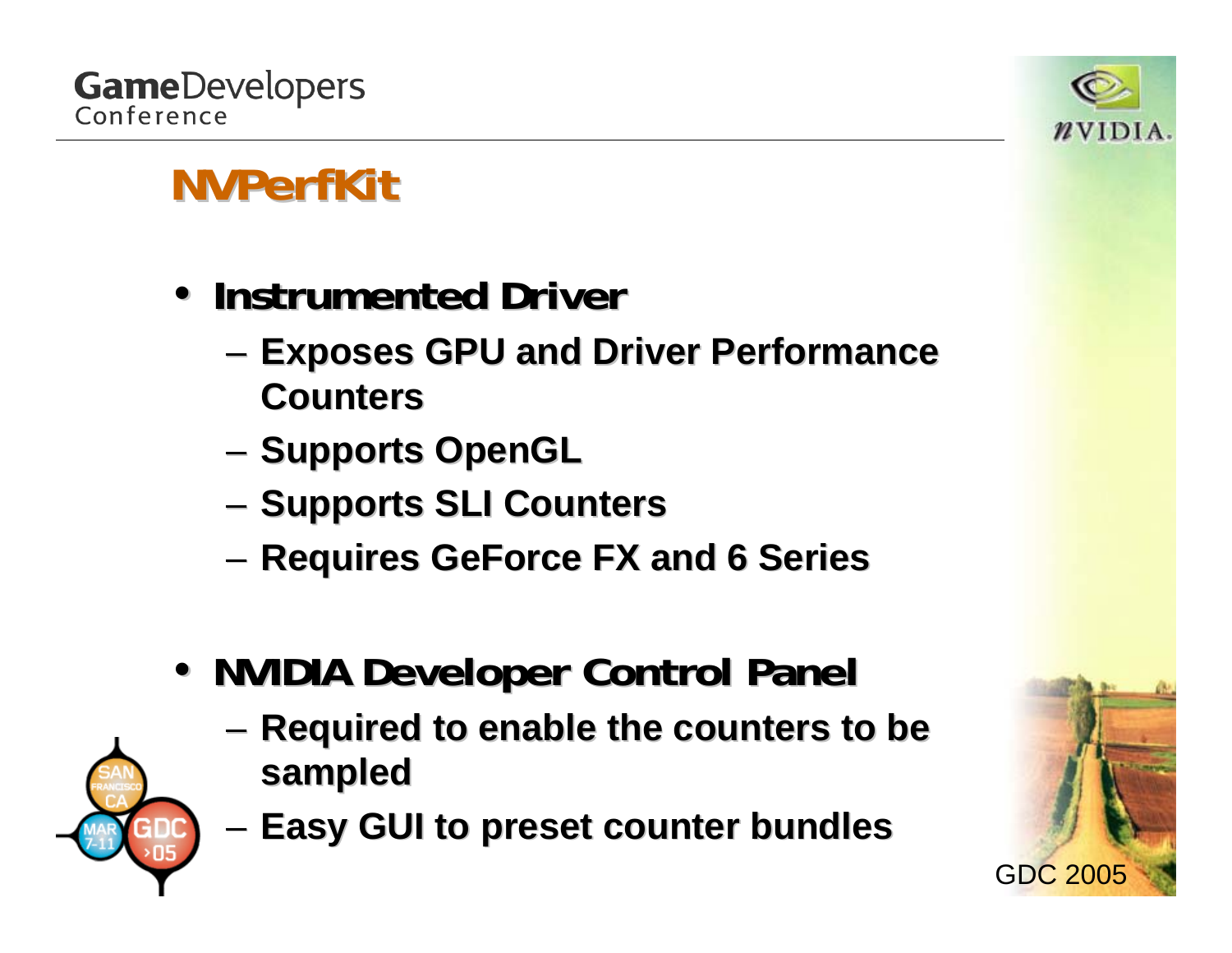

- OpenGL Driver Counters:
	- **Links of the Company FPS & frame time (1/FPS) FPS & frame time (1/FPS)**
	- **Links of the Company AGP texture, VBO, and total memory used AGP texture, VBO, and total memory used**
	- **Links of the Company Video texture, VBO, and total memory used Video texture, VBO, and total memory used**
	- **Links of the Company – driver sleep time (driver waits for GPU),**



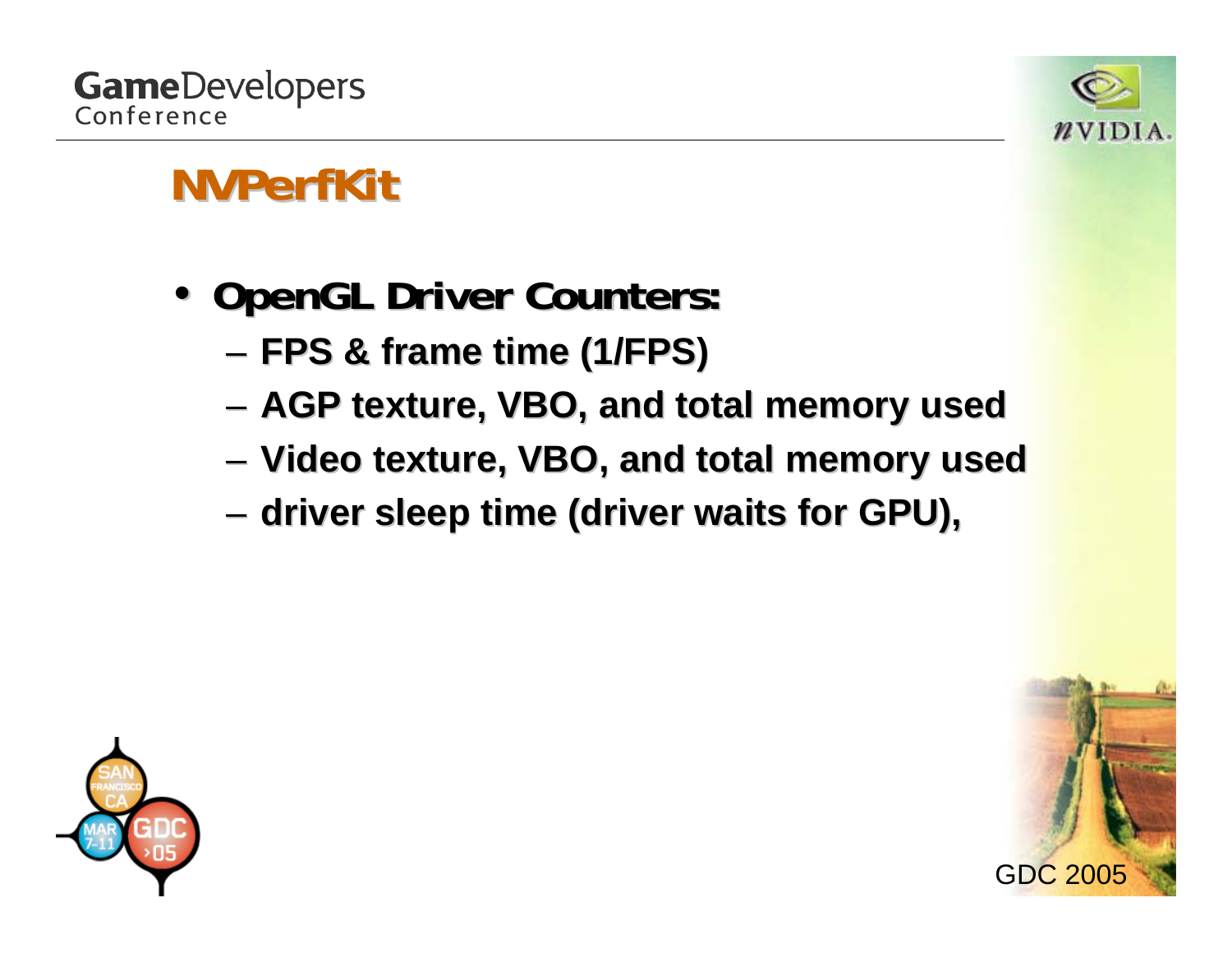

#### **GameDevelopers** Conference

- **HW/GPU counters: HW/GPU counters:**
	- **Links of the Company gpu idle**
	- **Links of the Company pixel shader utilization utilization**
	- **vertex attribute count vertex attribute count**
	- **vertex shader utilization utilization**
	- **texture waits for texture waits for shader**
	- **shader waits for texture waits for texture**
	- **Links of the Company shader waits for waits for rop**
	- **FastZ utilization ( utilization (UltraShadow UltraShadow)**
	- **Links of the Company pixel, vertex, triangle, primitive & culled pixel, vertex, triangle, primitive & culled primitive counts primitive counts**

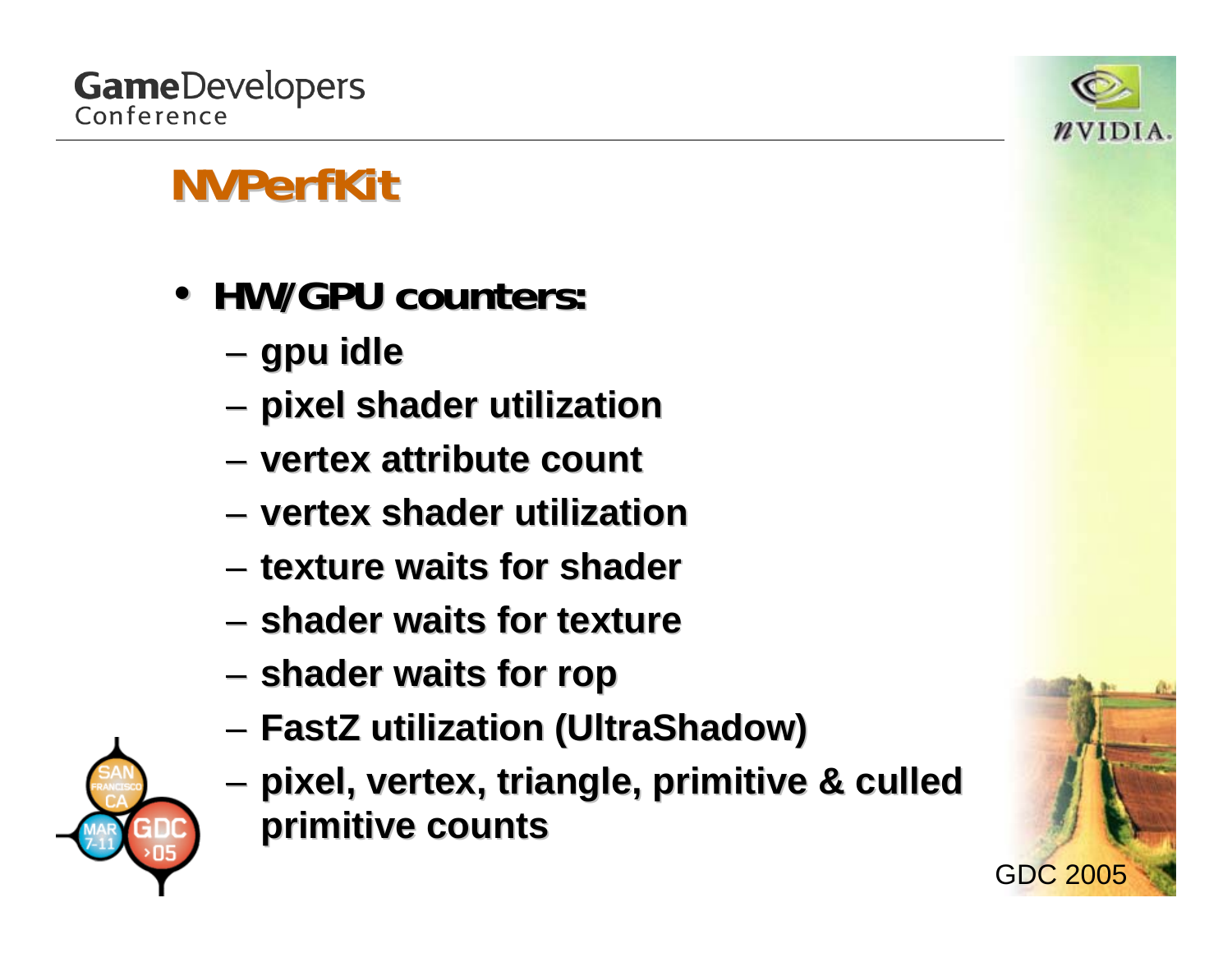

- •**• Microsoft Performance Data Helper(PDH)** 
	- **Links of the Company**  $-$  WMI (Windows Management and **Instrumentation) Instrumentation)**
	- –**VTune, Perfmon Perfmon,...**
- Access counters in your own application

```
// Setup
PDH_HQUERY hQuery;
PDH_COUNTER hCounter;
PDH_STATUS status = PdhOpenQuery(0,0,&hQuery);
PdhAddCounter(hQuery, "\\NVIDIA GPU Performance(GPU0/% gpu_idle)\\GPU Counter 
    Value",0,&hCounter));
// Periodically...
PDH_STATUS status = PdhCollectQueryData(hQuery);
PDH_FMT_COUNTERVALUE cvValue;
PdhGetFormattedCounterValue(hCounter,PDH_FMT_DOUBLE|PDH_FMT_NOCAP100|PDH_FMT_NOSCALE,0,&cvValue)
    ;
```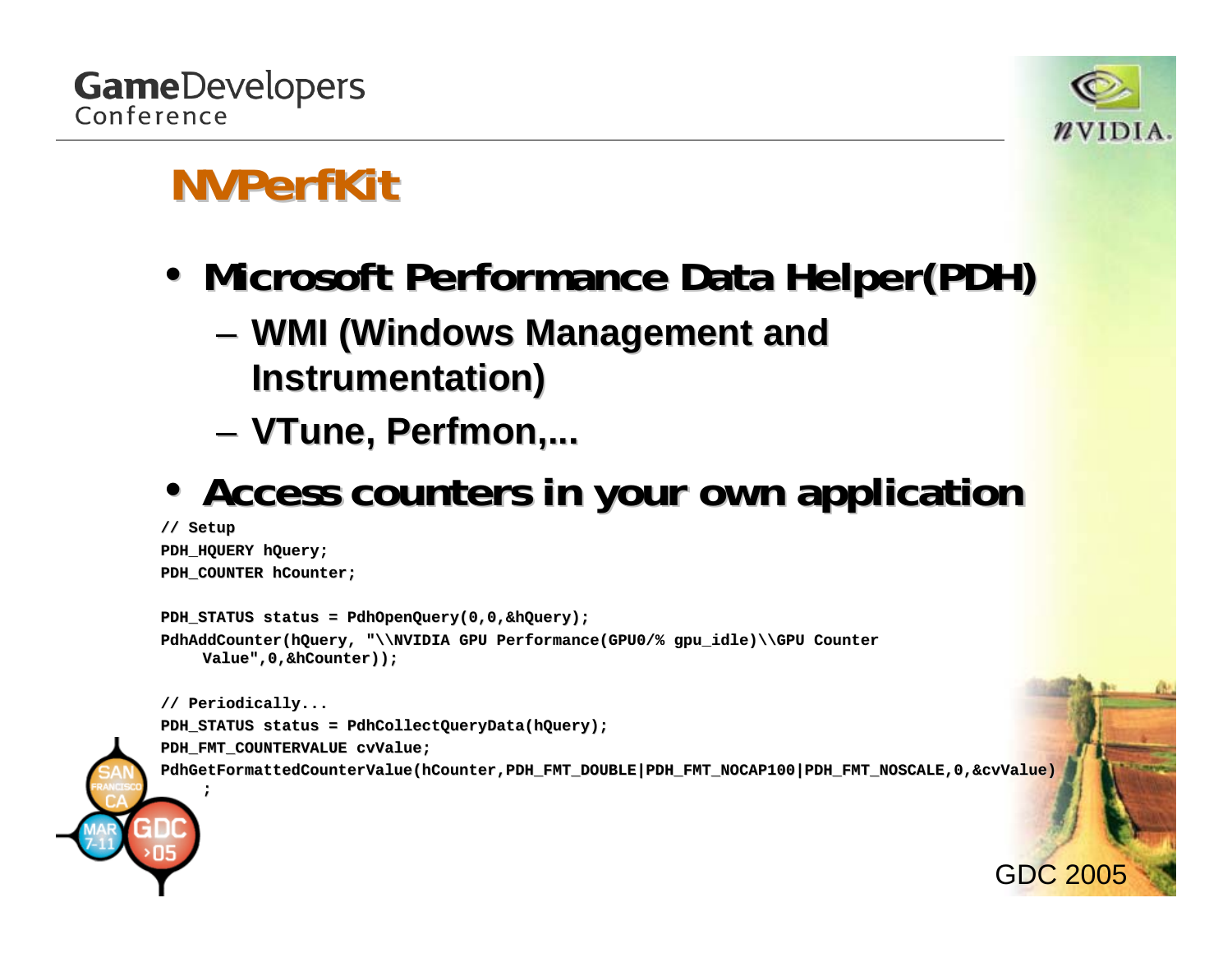

#### **NvPerfKit NvPerfKit**

| Window<br>Help                                        |                          |                                                                         |                                                                                                                     |                                       |                                                                                                                                                                                                                                                              |
|-------------------------------------------------------|--------------------------|-------------------------------------------------------------------------|---------------------------------------------------------------------------------------------------------------------|---------------------------------------|--------------------------------------------------------------------------------------------------------------------------------------------------------------------------------------------------------------------------------------------------------------|
| 图<br>面<br>画                                           |                          |                                                                         |                                                                                                                     |                                       |                                                                                                                                                                                                                                                              |
| 야<br>Ũ<br>۳                                           | BDB                      |                                                                         |                                                                                                                     |                                       |                                                                                                                                                                                                                                                              |
| 100<br>80<br>60<br>40<br>20<br>$\overline{0}$<br>Last | 34.968                   | 62.919                                                                  |                                                                                                                     | 23.944                                | 99,999<br>1:40                                                                                                                                                                                                                                               |
| Scale<br>Color                                        | Counter                  | Instance                                                                | Parent                                                                                                              |                                       | Computer                                                                                                                                                                                                                                                     |
| 1.000                                                 | <b>GPU Counter Value</b> |                                                                         | GPU0                                                                                                                |                                       | \\SDOMINE-P…                                                                                                                                                                                                                                                 |
|                                                       |                          |                                                                         |                                                                                                                     |                                       | \\SDOMINE-P<br>\\SDOMINE-P                                                                                                                                                                                                                                   |
| 1,000                                                 | OGL Counter Value        |                                                                         | CPU                                                                                                                 |                                       | \\SDOMINE-P                                                                                                                                                                                                                                                  |
| 1.000                                                 | OGL Counter Value        | OGL FPS                                                                 | <b>CPU</b>                                                                                                          |                                       | \\SDOMINE-P                                                                                                                                                                                                                                                  |
| 1.000                                                 | OGL Counter Value        | OGL frame mSec sleeping                                                 | CPU                                                                                                                 |                                       | \\SDOMINE-P                                                                                                                                                                                                                                                  |
|                                                       |                          |                                                                         |                                                                                                                     |                                       | \\SDOMINE-P                                                                                                                                                                                                                                                  |
|                                                       |                          |                                                                         |                                                                                                                     |                                       |                                                                                                                                                                                                                                                              |
|                                                       | 1.000<br>1.000<br>1.000  | O<br><b>GPU Counter Value</b><br>OGL Counter Value<br>OGL Counter Value | Average<br>% gpu_idle<br>% primitive_count<br>% OGL % driver waiting<br>% OGL % pushbuf used<br>OGL frame time mSec | Minimum<br>GPU0<br>CPU.<br><b>CPU</b> | $+ \times$ ) and $\bullet$ and $\bullet$<br>Maximum<br>Duration<br>Object<br><b>NVIDIA GPU Performance</b><br>NVIDIA GPU Performance<br>NVIDIA OpenGL Driver<br>NVIDIA OpenGL Driver<br>NVIDIA OpenGL Driver<br>NVIDIA OpenGL Driver<br>NVIDIA OpenGL Driver |

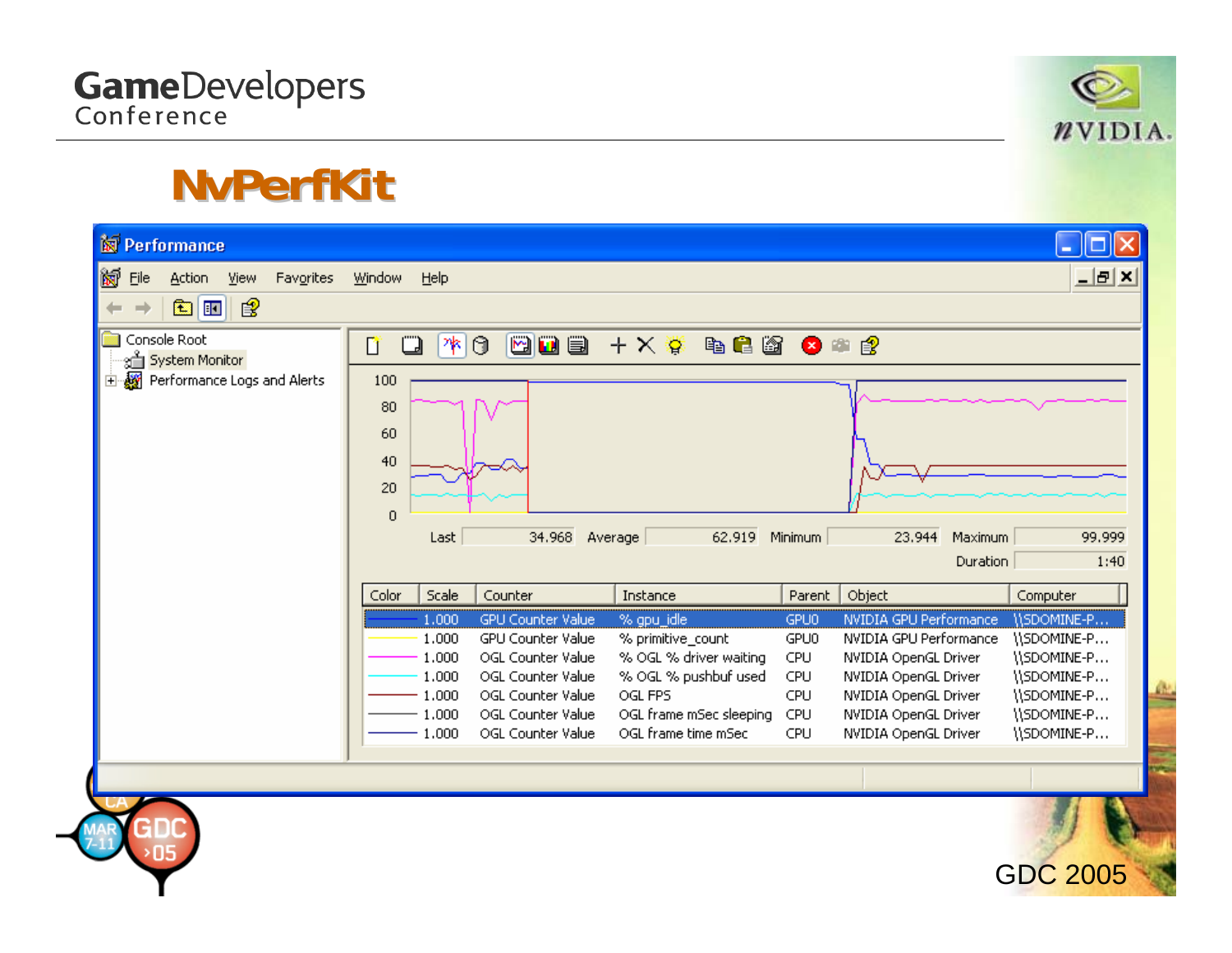

- Why a Security Mechanism?
	- **Links of the Company No Reverse Engineering No Reverse Engineering**
	- **Links of the Company**  $-$  Have to own the application's code
- How does that work?
	- –**Application are authenticated Application are authenticated**
	- – **Lightweight runtime checks Lightweight runtime checks**
		- **Heartbeat regularly Heartbeat regularly checks for validity checks for validity**



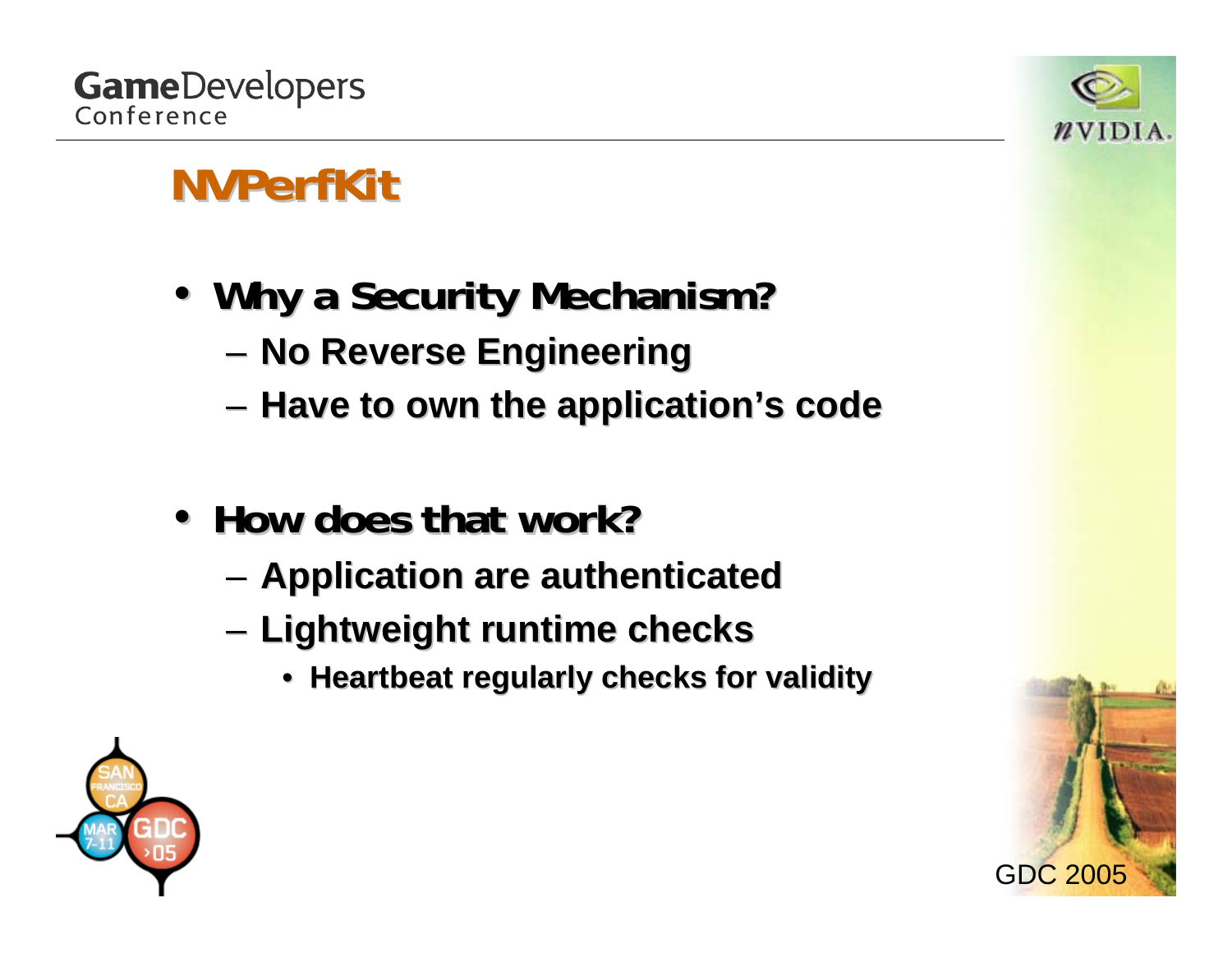

- **Schedule Schedule**
	- **Links of the Company Registered Developer Early Beta Access : Registered Developer Early Beta Access : 3/16/2005 3/16/2005**
	- –**Registered Developer Beta : 3/23/2005 Registered Developer Beta : 3/23/2005**
	- –**Registered Developer Release Target : 4/7/2005 Registered Developer Release Target : 4/7/2005**



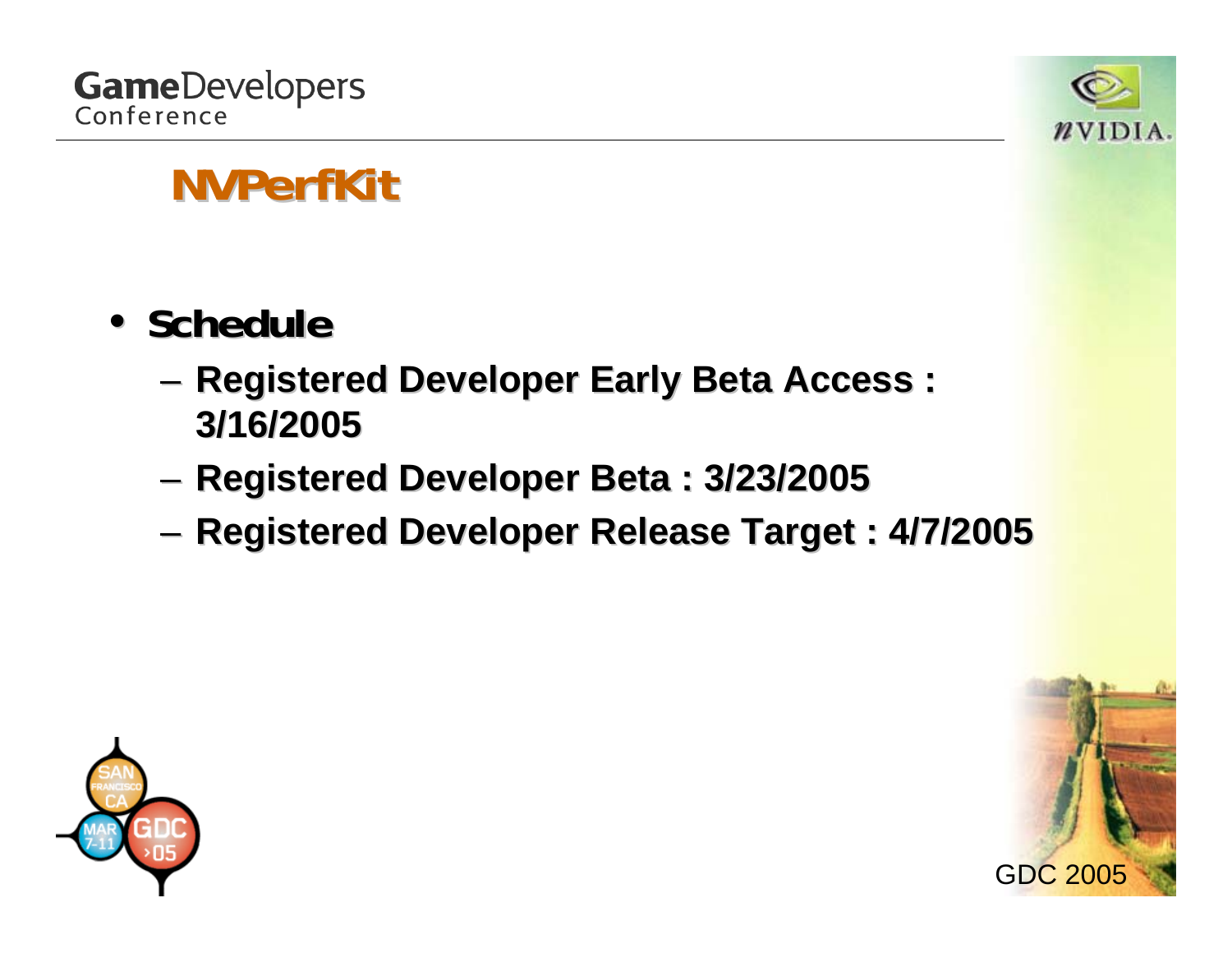

# **Conclusion Conclusion**

- **Shader Performance Regression Tools Performance Regression Tools**
- **Complete Instrumentation Solution Complete Instrumentation Solution**
	- **NvPerfHUD NvPerfHUD for OGL for OGL** 
		- **Just do the HU Just do the HUD rendering in your application D rendering in your application**
		- **use PDH for the rest use PDH for the rest**
- **FX Composer 2.0 will support OpenGL FX Composer 2.0 will support OpenGL**
	- – $-$  GLSL, Cg, CgFX and NVshaderPerf
- ...for everything else, there is Graphics **Remedy's gDEBugger**